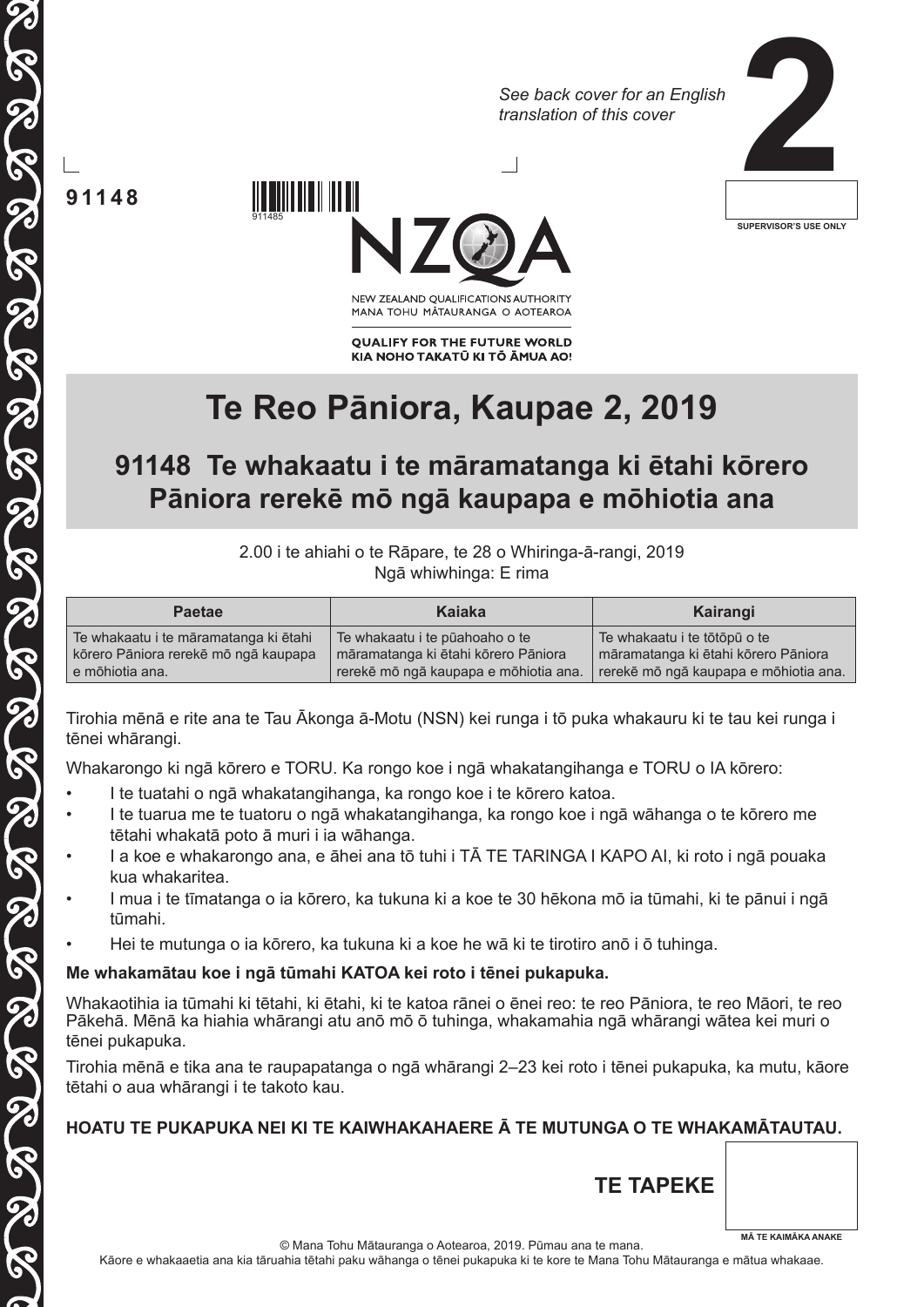### **TE KŌRERO TUATAHI:** *Otro ritmo de vida***/He āhua noho kē**

Whakarongo ki te pāho-rongo mō te āhua o te noho a te Pāniora. Ko tēnei kōrero te pūtake o Te Tūmahi Tuatahi.

#### **He whakamārama kupu**

las pilas he pūhiko

#### **TĀ TE TARINGA I KAPO AI**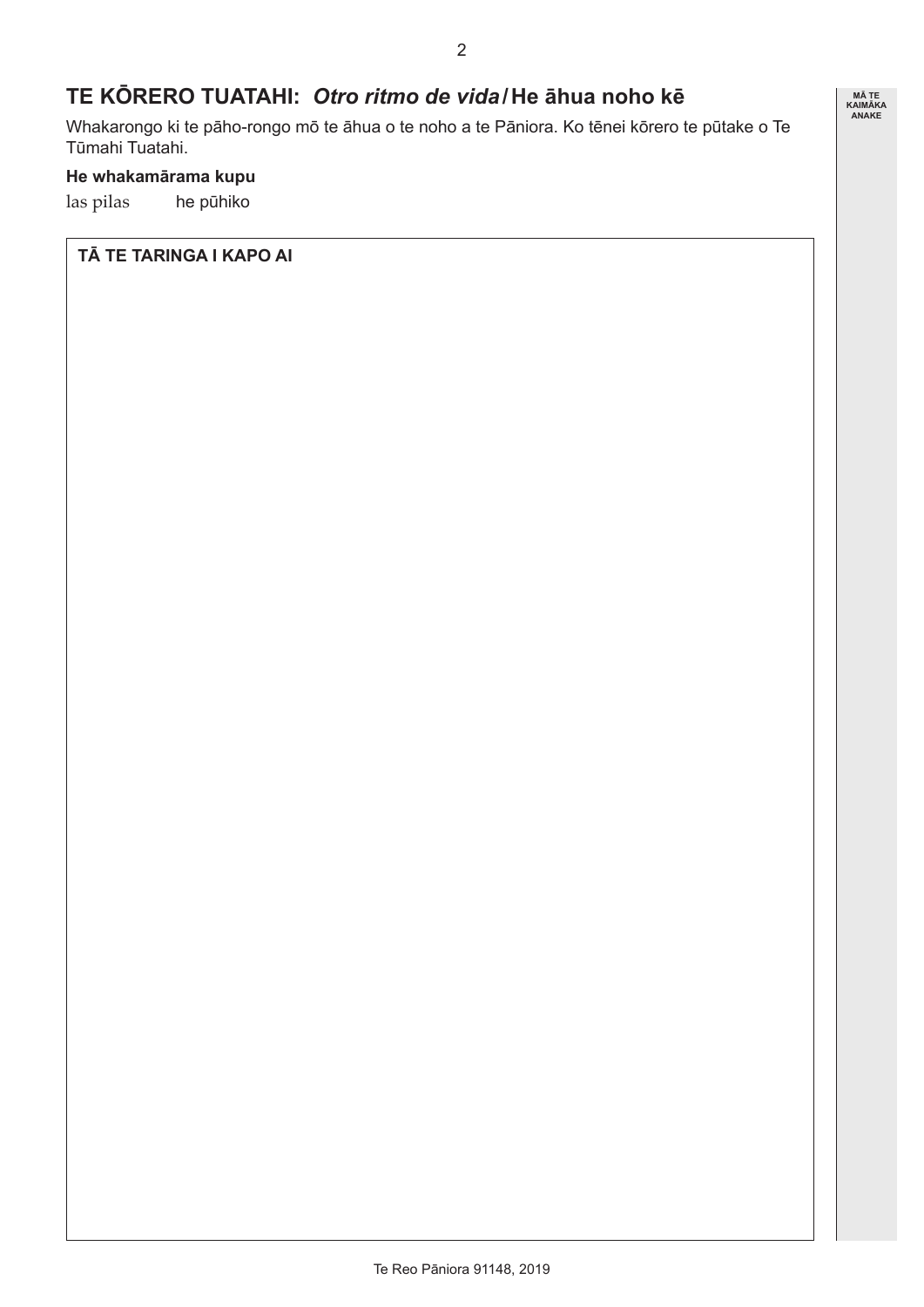**ASSESSOR'S USE ONLY**

## **FIRST PASSAGE:** *Otro ritmo de vida***/A different pace of life**

Listen to a podcast about the Spanish way of life. Question One is based on this passage.

#### **Glossed vocabulary**

las pilas batteries

#### **LISTENING NOTES**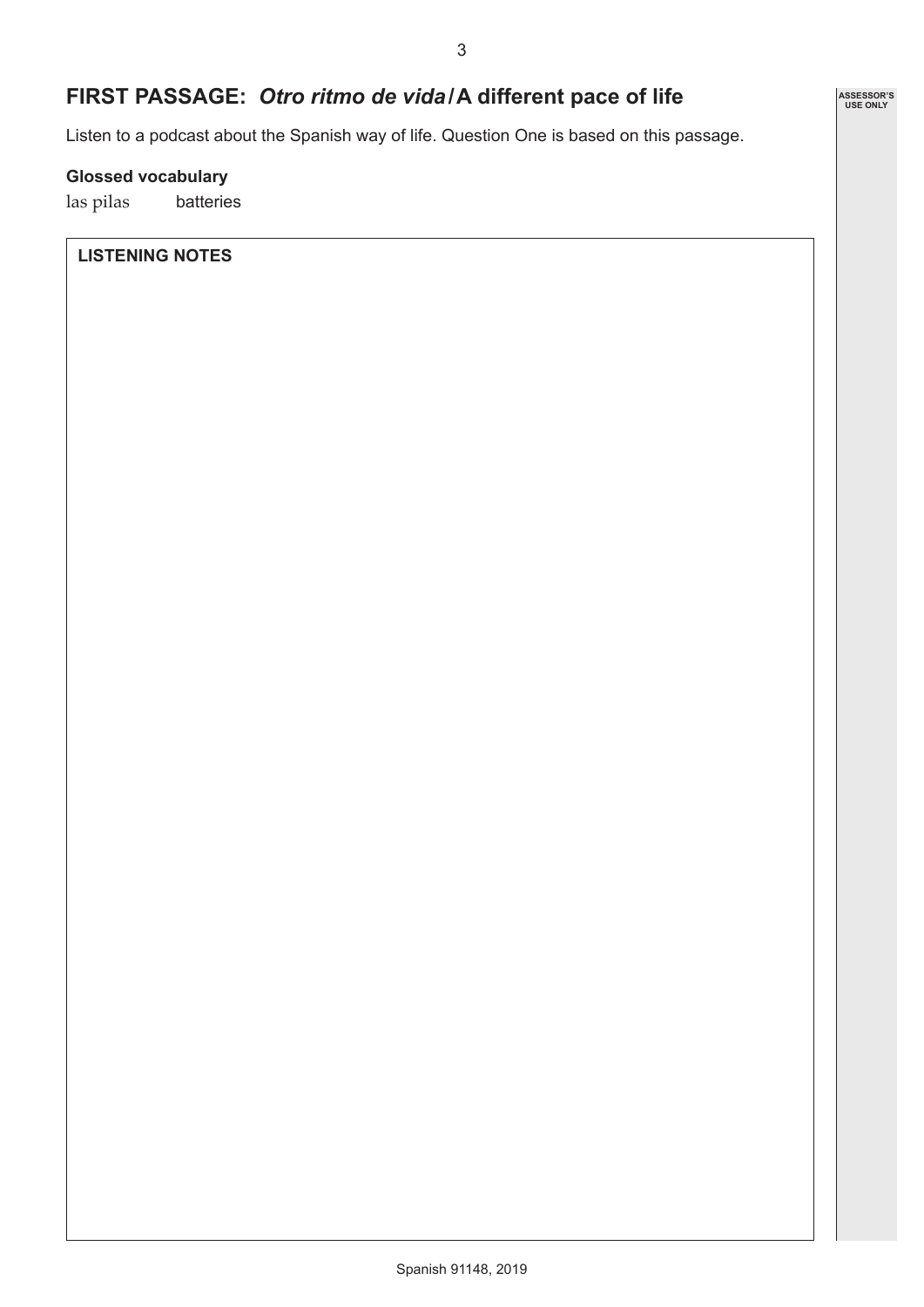#### **TE TŪMAHI TUATAHI**

(a) He aha ngā mate o ā te Pāniora whakaritenga mahi i ia rā? Whakamāramatia mā te whakamahi i ngā taunakitanga mai i te pāho-rongo.



**MĀ TE KAIMĀKA ANAKE**

**He wāhi anō mō ō tuhinga mō te wāhanga (b) kei te whārangi 6** ➤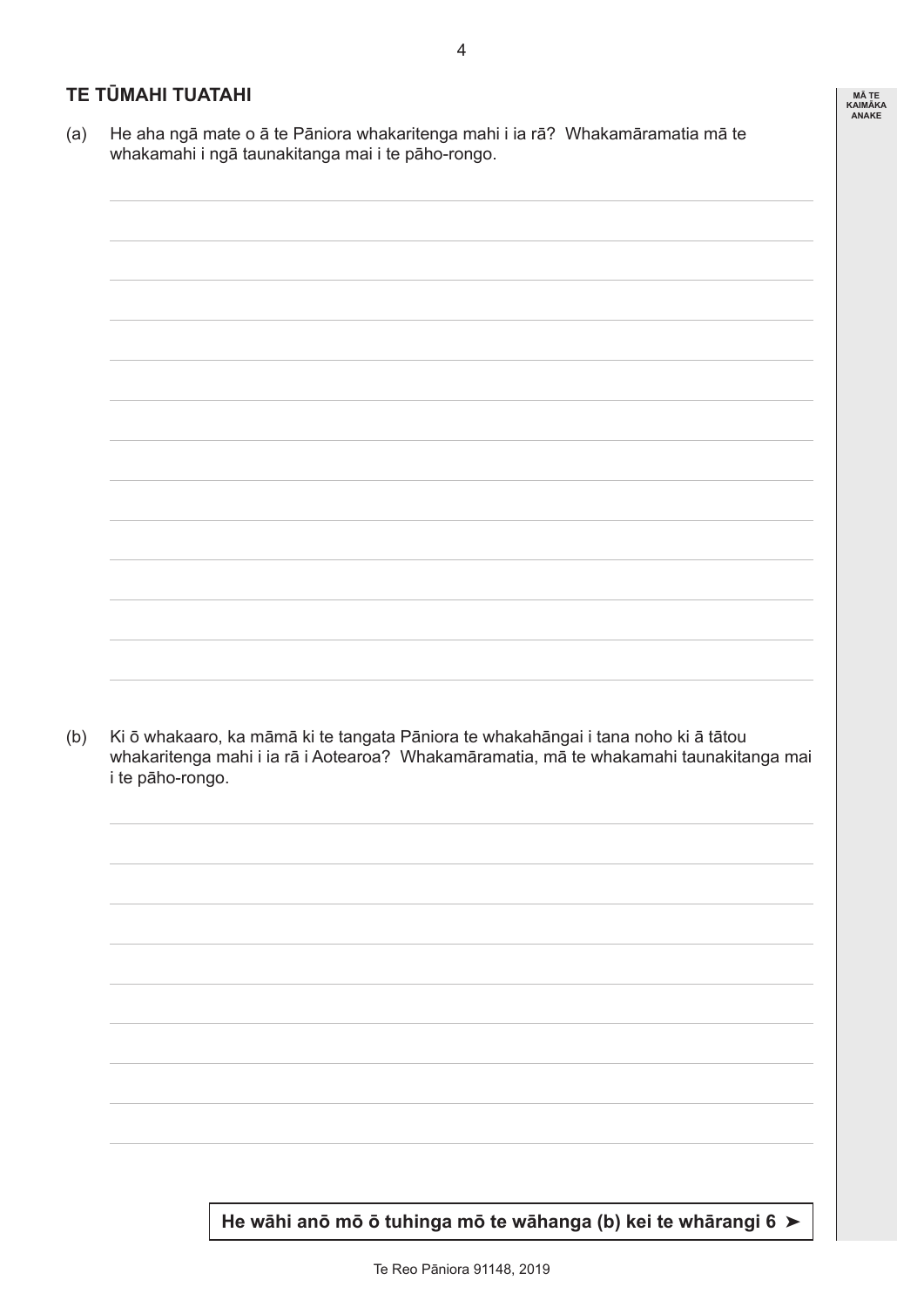#### **QUESTION ONE**

(a) What are the disadvantages of the Spanish daily routine? Explain, using evidence from the podcast.

(b) Do you think it would be easy for a Spanish person to adapt to our daily routine in New Zealand? Explain, using evidence from the podcast.

**There is more space to answer part (b) on page 7** ➤

**ASSESSOR'S USE ONLY**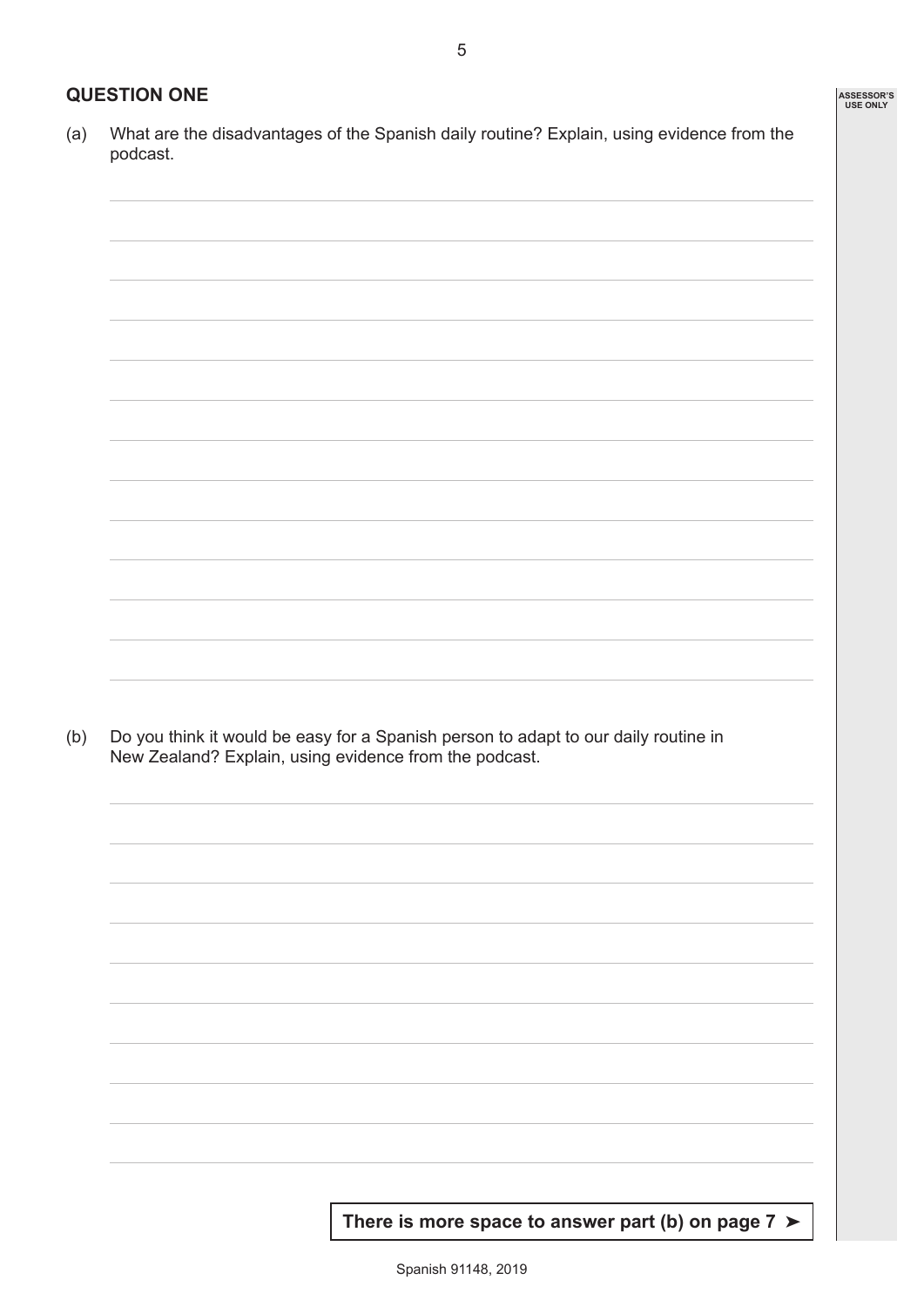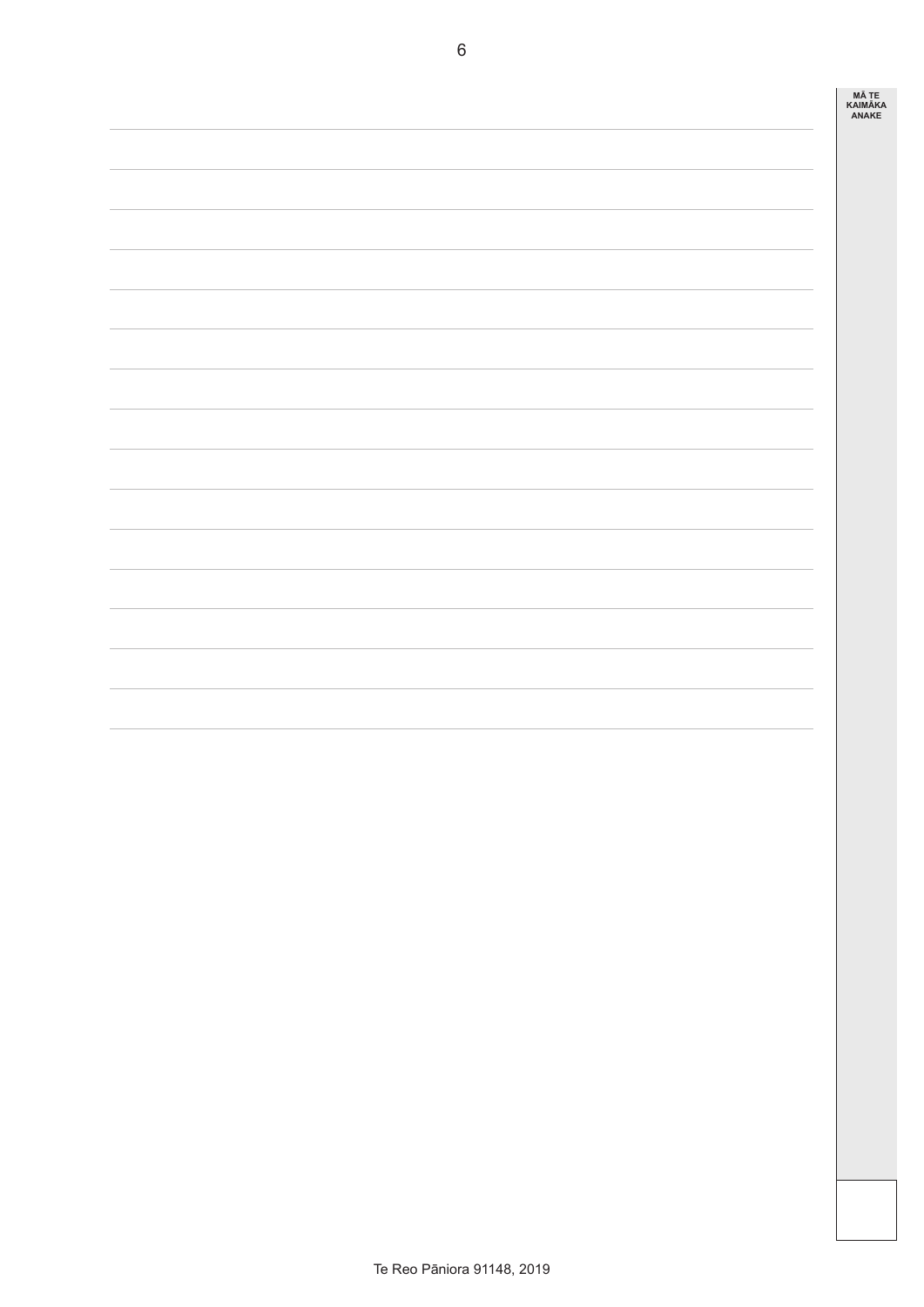| <b>ASSESSOR'S</b> |  |  |  |
|-------------------|--|--|--|
| <b>USE ONLY</b>   |  |  |  |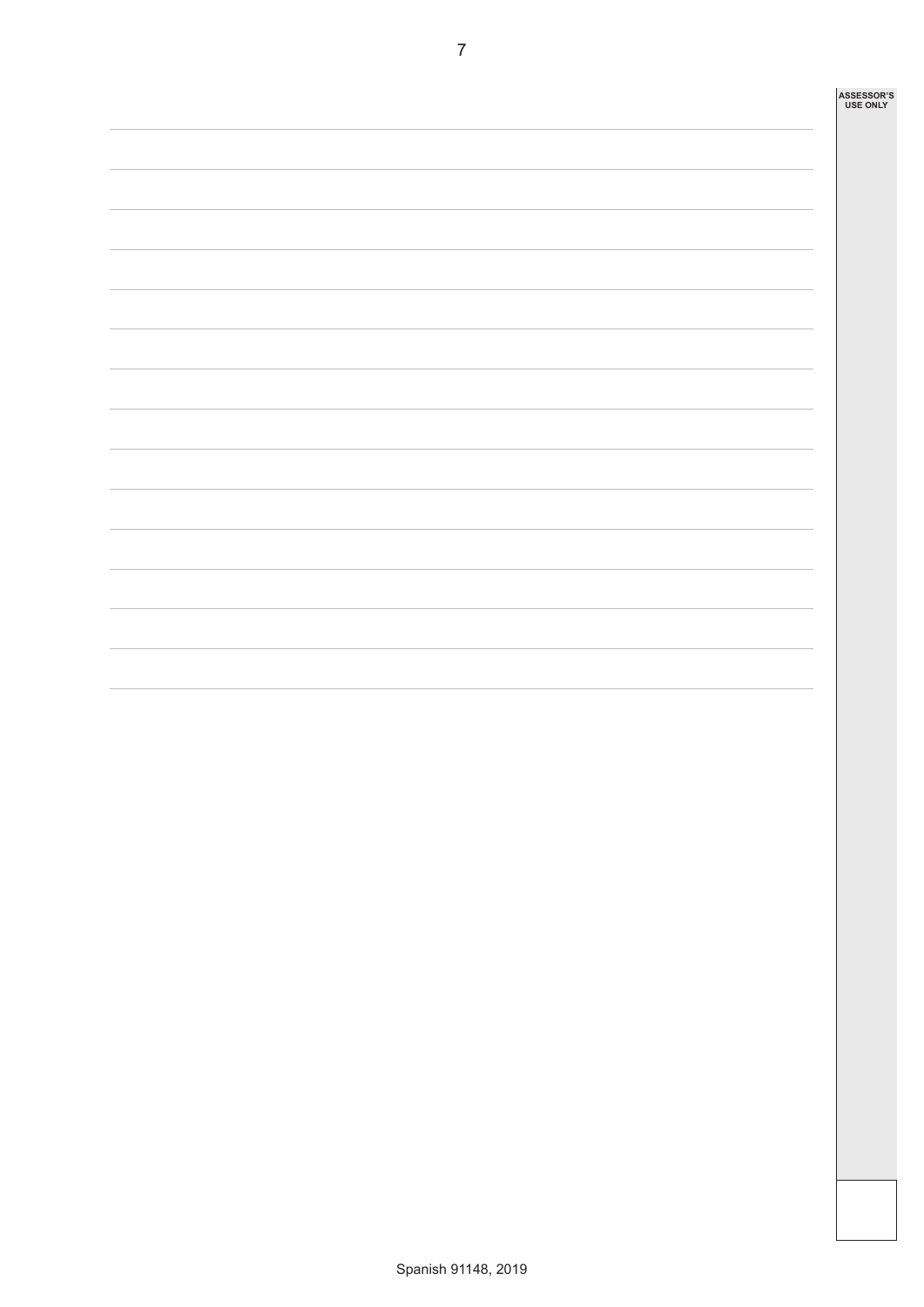## **TE KŌRERO TUARUA:** *Se están construyendo castells en Cataluña*  **E hanga pourewa tāngata ana ki Katarōnia**

Whakarongo ki tēnei uiui mō te tikanga o ngā pourewa tāngata o Katarōnia. Ko tēnei kōrero te pūtake o Te Tūmahi Tuarua.

#### **He whakamārama kupu**

refuerza ka whakapakari

#### **TĀ TE TARINGA I KAPO AI**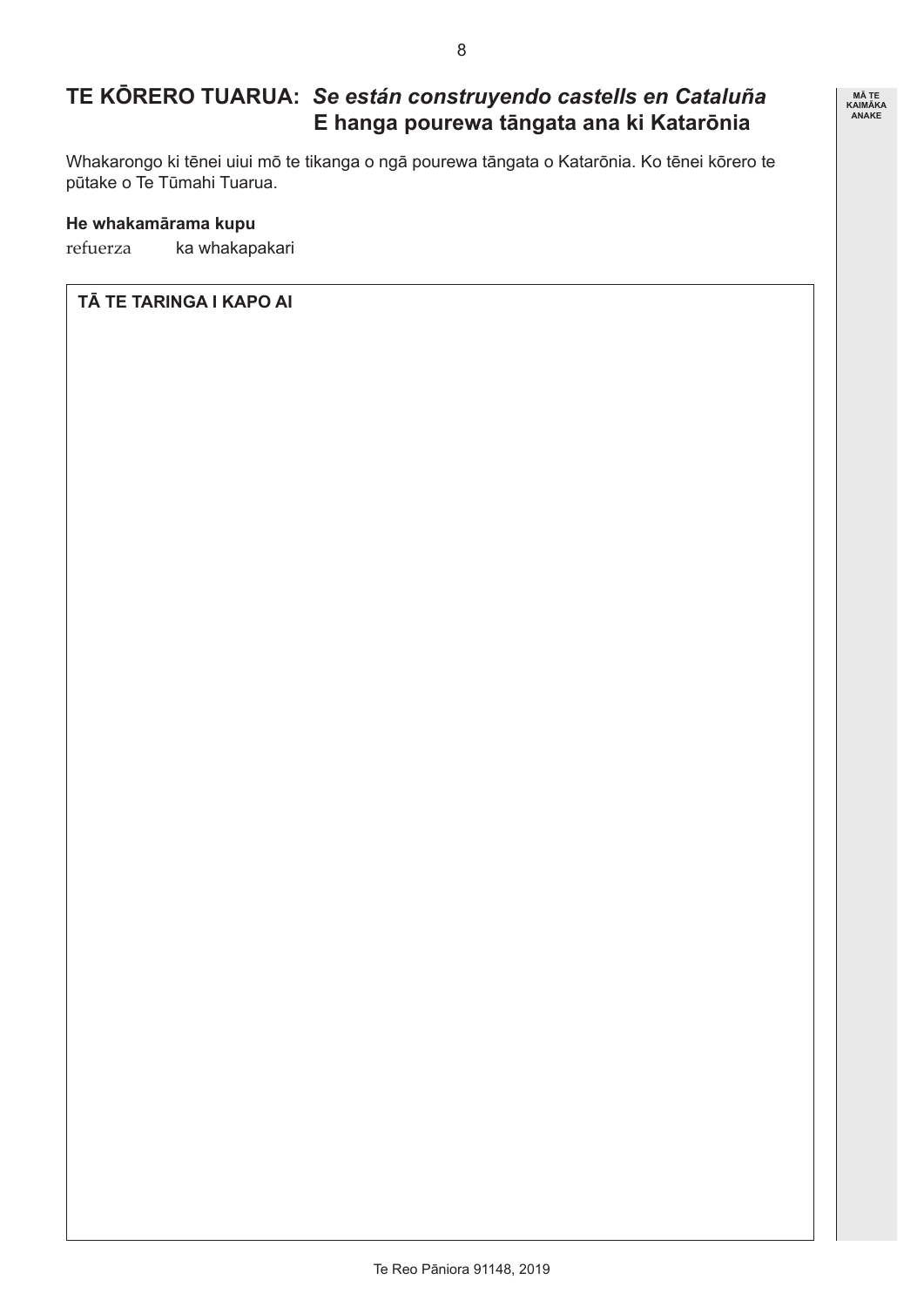### **SECOND PASSAGE:** *Se están construyendo castells en Cataluña* **They are building castells in Catalonia**

Listen to this interview about the tradition of the castells of Catalonia. Question Two is based on this passage.

#### **Glossed vocabulary**

refuerza strengthens

**LISTENING NOTES**

**ASSESSOR'S USE ONLY**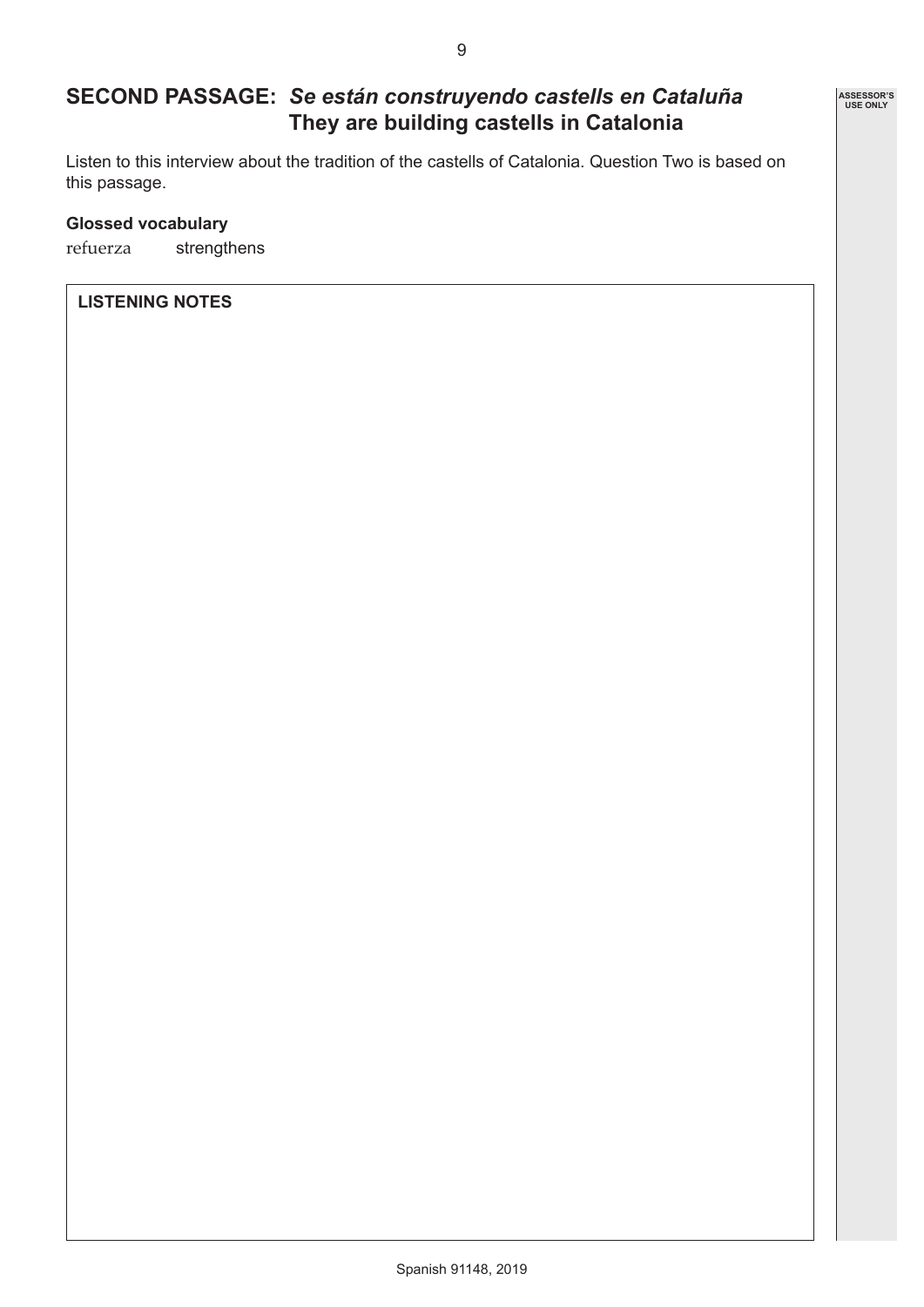#### **TE TŪMAHI TUARUA**

(a) Whakamāramatia tēnei mea, te pourewa tāngata. Tautokona tō tuhinga ki ētahi taunakitanga mai i te kōrero.

(b) Whakamāramatia ngā take e hiranga ana ngā pourewa tāngata ki te iwi o Katarōnia.

**He wāhi anō mō ō tuhinga mō te wāhanga (b) kei te whārangi 12** ➤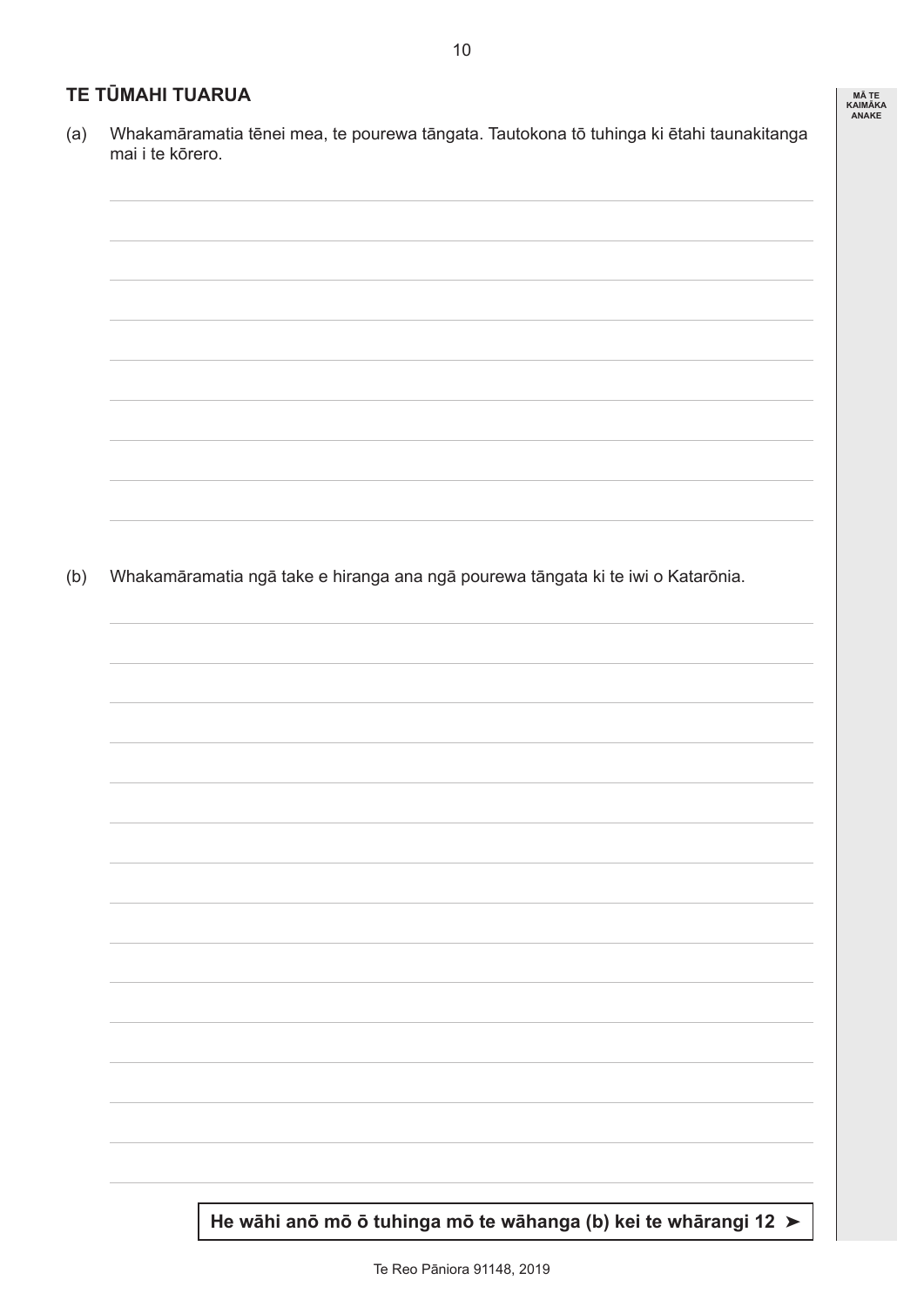**ASSESSOR'S USE ONLY**

#### **QUESTION TWO**

(a) Explain what a castell is. Support your answer with evidence from the passage.

(b) Explain why castells are important to the people of Catalonia.

**There is more space to answer part (b) on page 13** ➤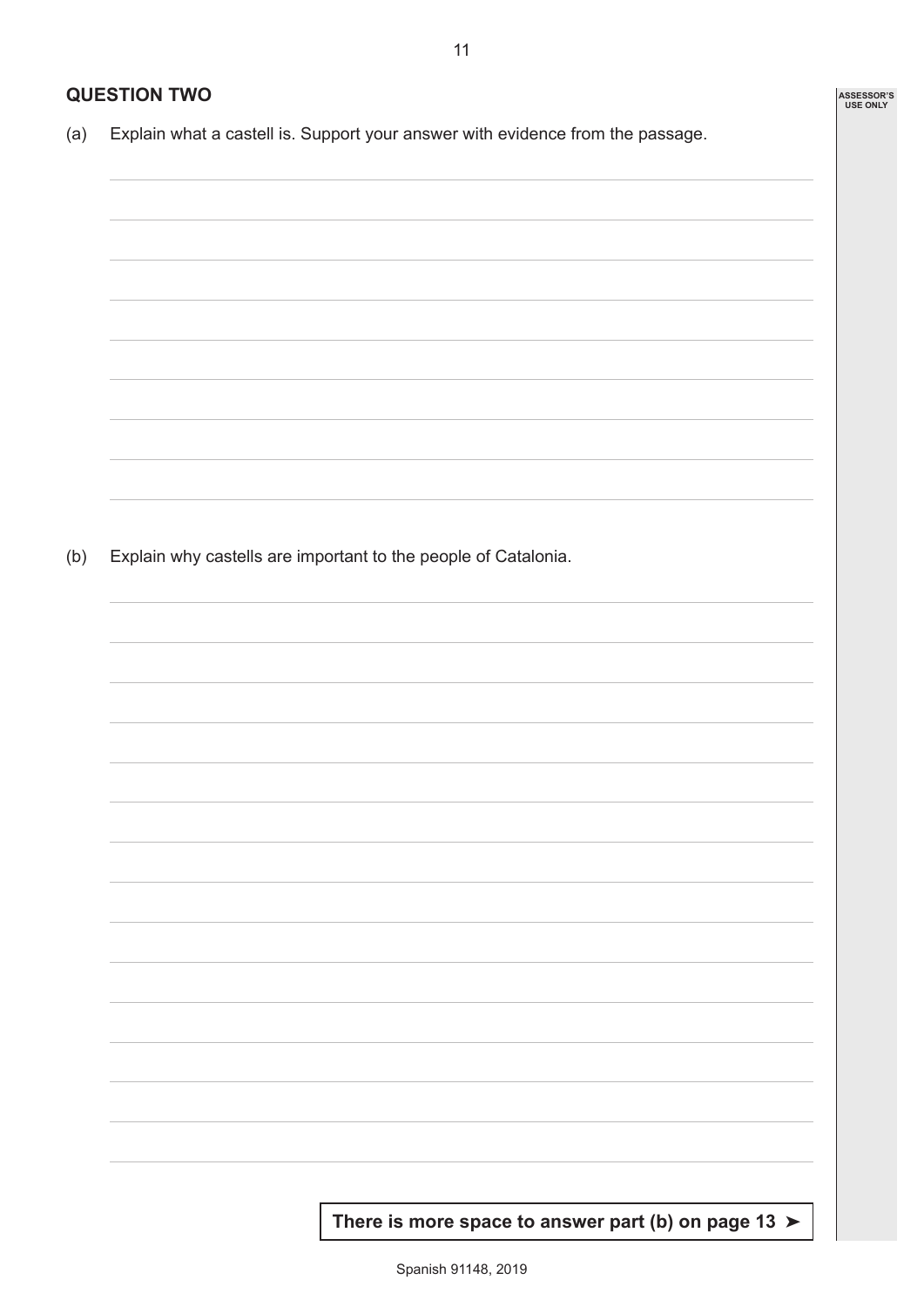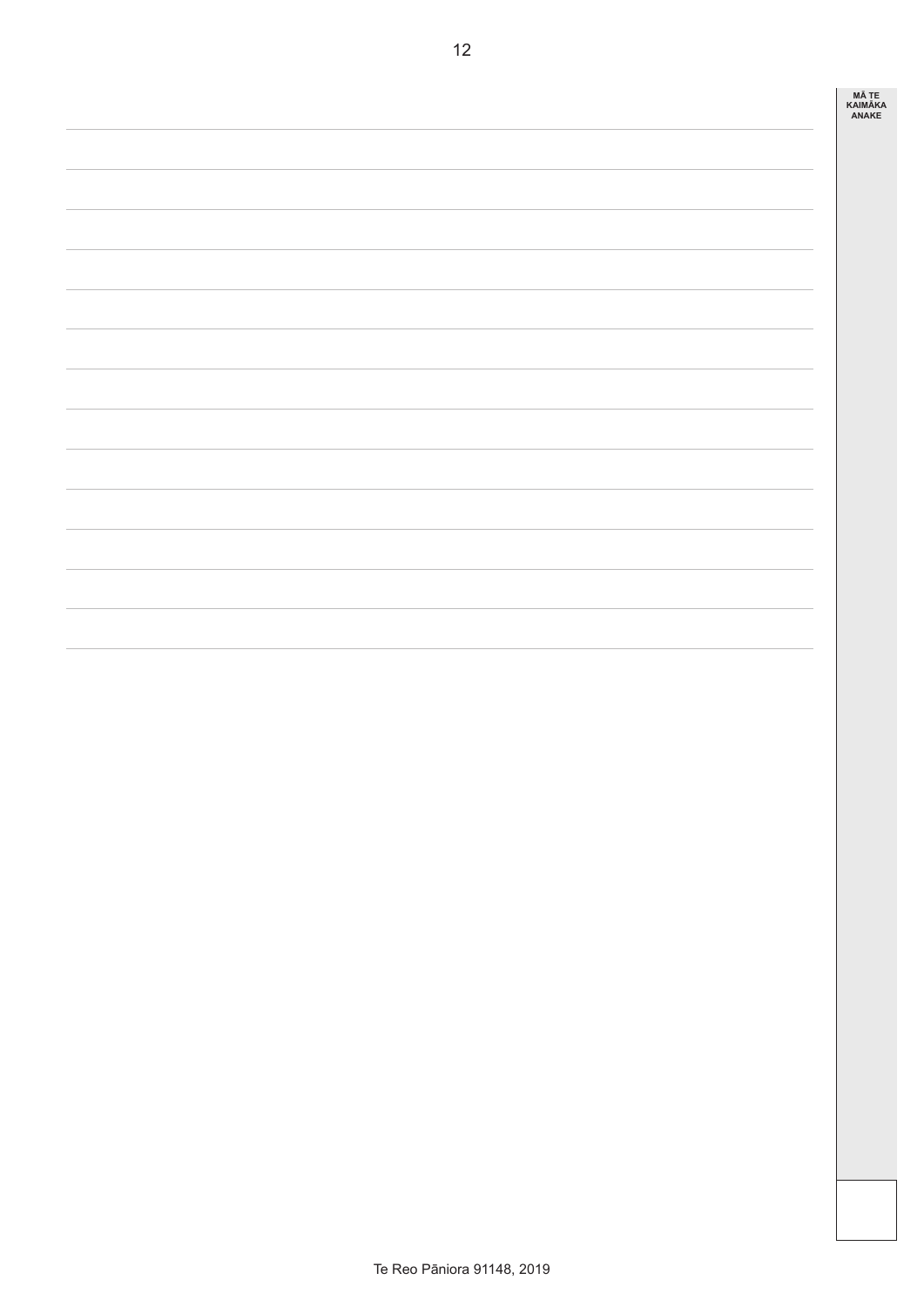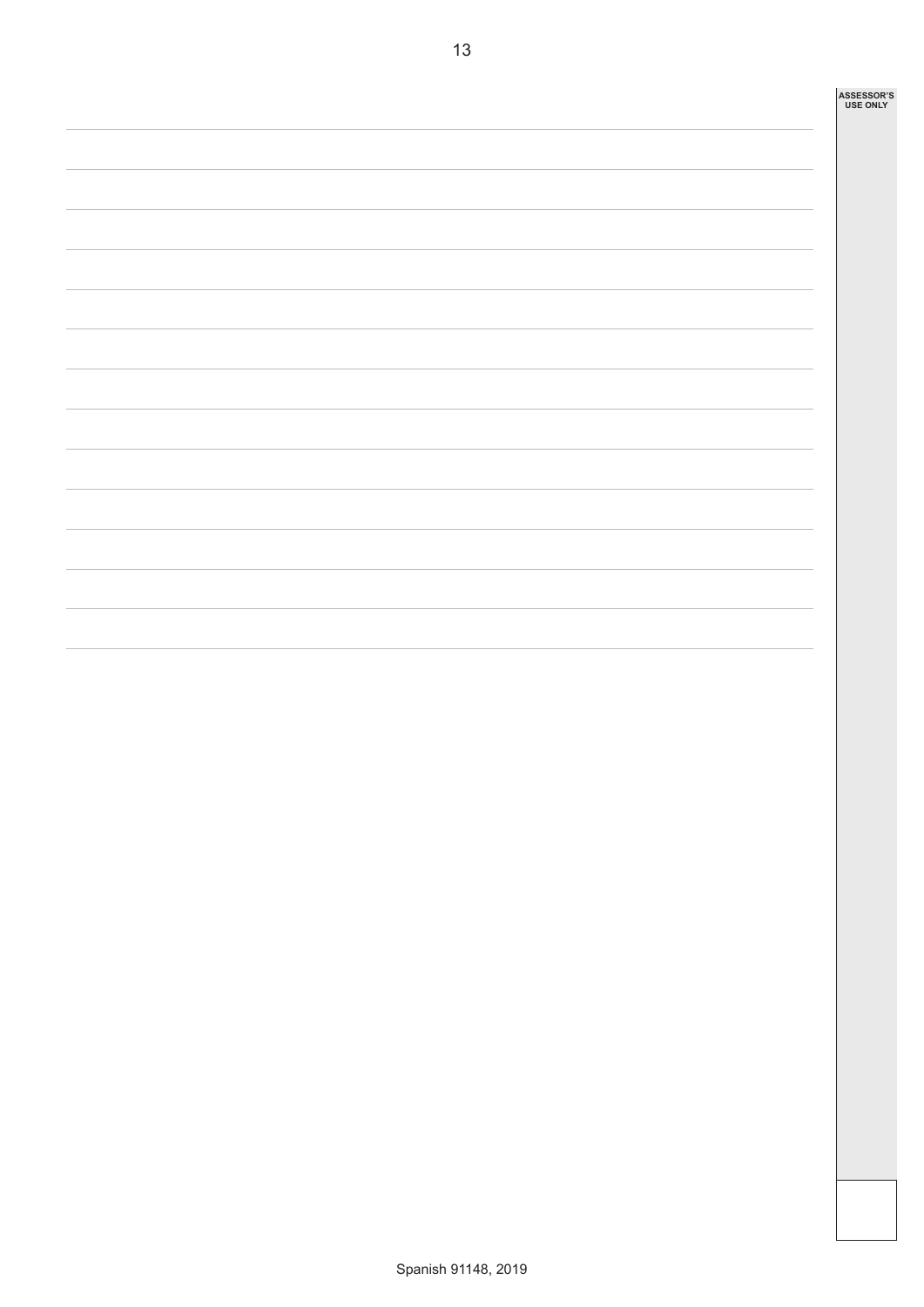## **TE KŌRERO TUATORU:** *Los grandes exploradores***/Ngā tino kaihōpara**

Whakarongo ki tēnei pūrongo kōrero mō te awhero o Alicia Rodriguez kia tae ki tuarangi. Ko tēnei kōrero te pūtake o Te Tūmahi Tuatoru.

#### **He whakamārama kupu**

Marte Matawhero

#### **TĀ TE TARINGA I KAPO AI**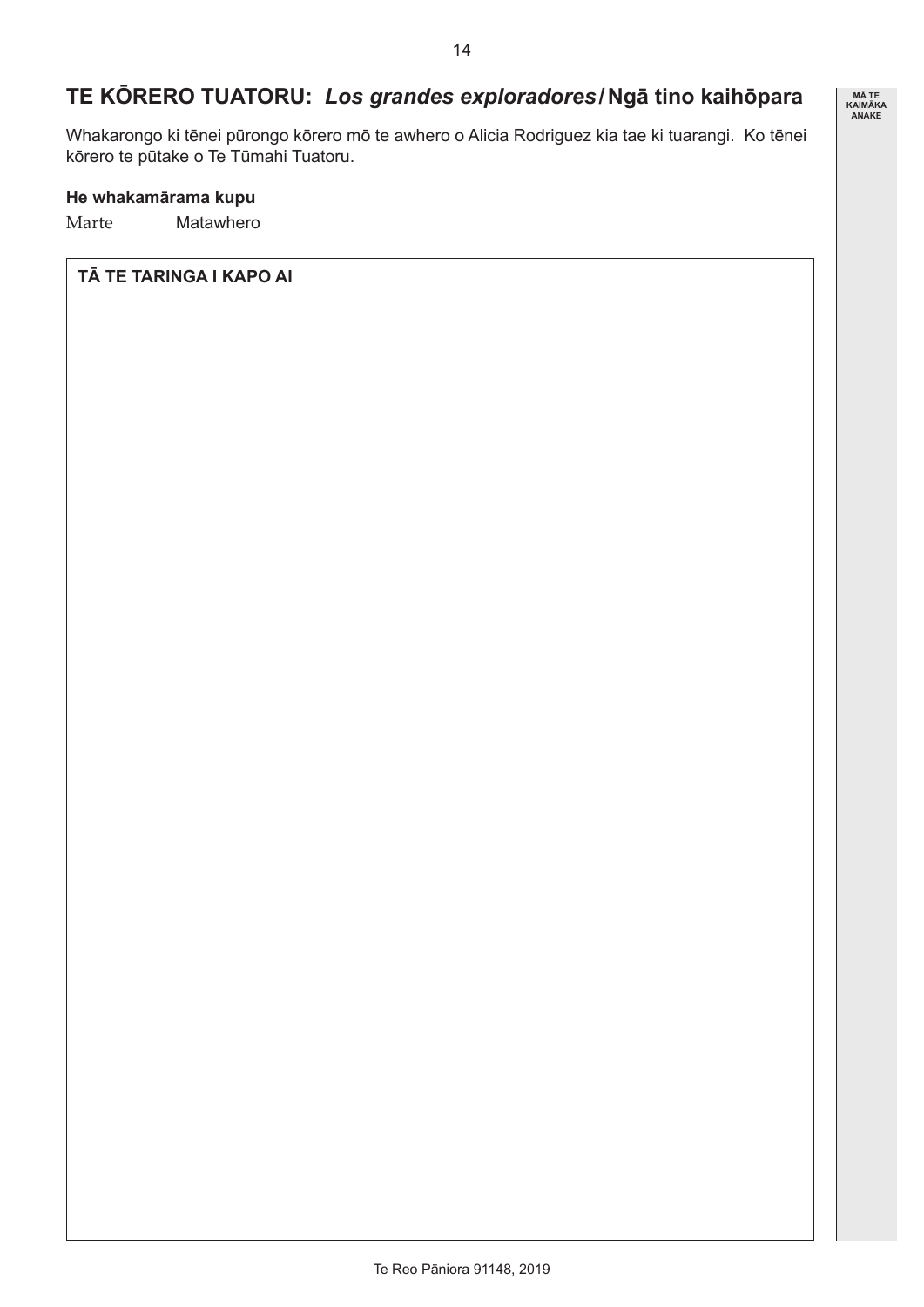## **THIRD PASSAGE:** *Los grandes exploradores***/The great explorers**

Listen to this news report about Alicia Rodriguez's space ambition. Question Three is based on this passage.

#### **Glossed vocabulary**

Marte Mars

#### **LISTENING NOTES**

**ASSESSOR'S USE ONLY**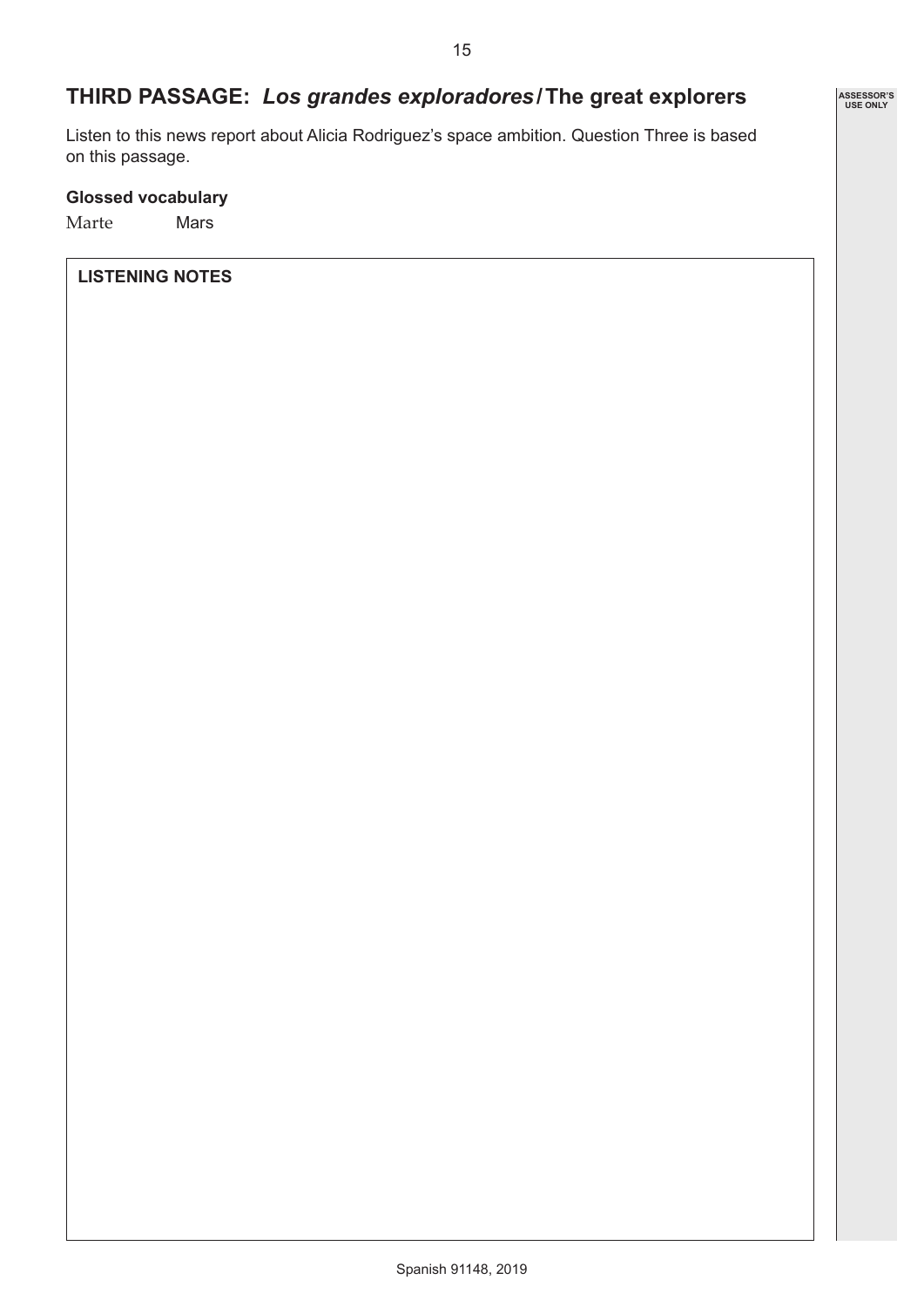#### **TE TŪMAHI TUATORU**

He aha ngā āhuatanga o Alicia Rodriguez e rite ana ki ō ētahi atu kaihōpara? Whakamāramatia tō whakautu mā te whakamahi i ngā taunakitanga me ngā tauira mai i te pūrongo kōrero.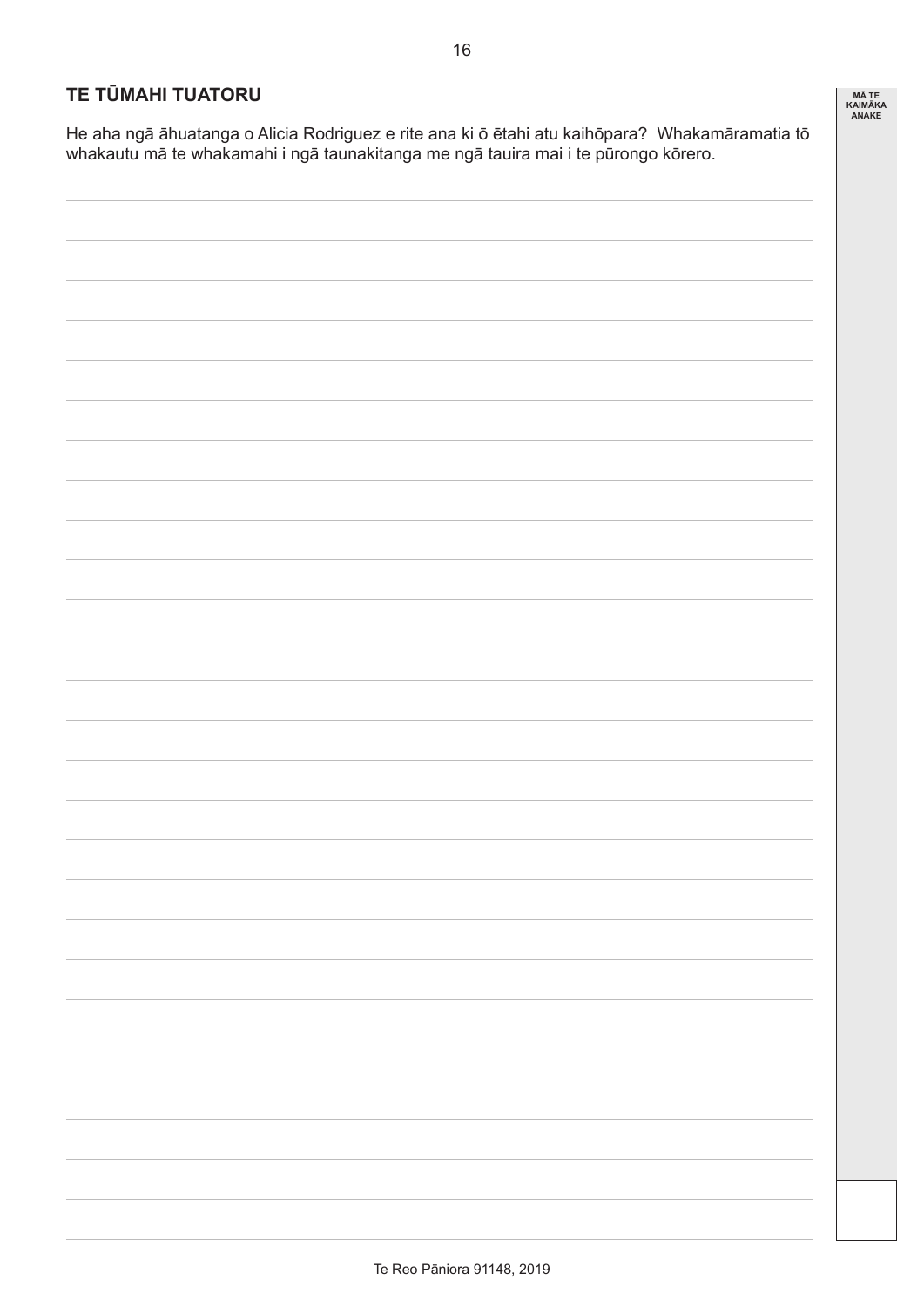#### **QUESTION THREE**

What characteristics does Alicia Rodriguez share with other explorers? Explain your answer using information and examples from the news report.

| <i>ISSESSOR'S</i> |
|-------------------|
|                   |
| ISE ONLY          |
|                   |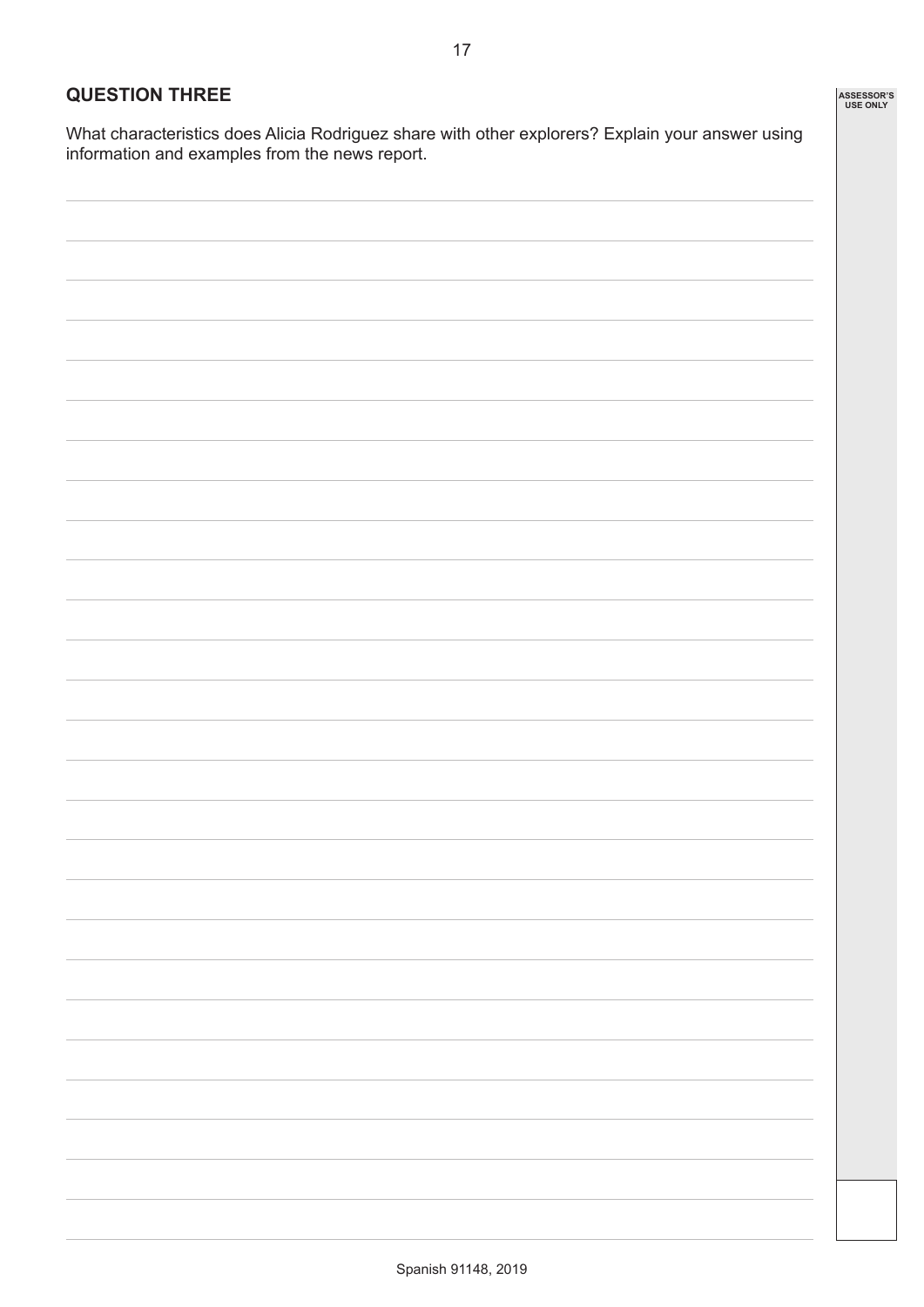| TE TAU<br>TÜMAHI | He whārangi anō ki te hiahiatia.<br>Tuhia te tau tūmahi mēnā e hāngai ana. | MÃ TE<br>KAIMĀKA<br>ANAKE |
|------------------|----------------------------------------------------------------------------|---------------------------|
|                  |                                                                            |                           |
|                  |                                                                            |                           |
|                  |                                                                            |                           |
|                  |                                                                            |                           |
|                  |                                                                            |                           |
|                  |                                                                            |                           |
|                  |                                                                            |                           |
|                  |                                                                            |                           |
|                  |                                                                            |                           |
|                  |                                                                            |                           |
|                  |                                                                            |                           |
|                  |                                                                            |                           |
|                  |                                                                            |                           |
|                  |                                                                            |                           |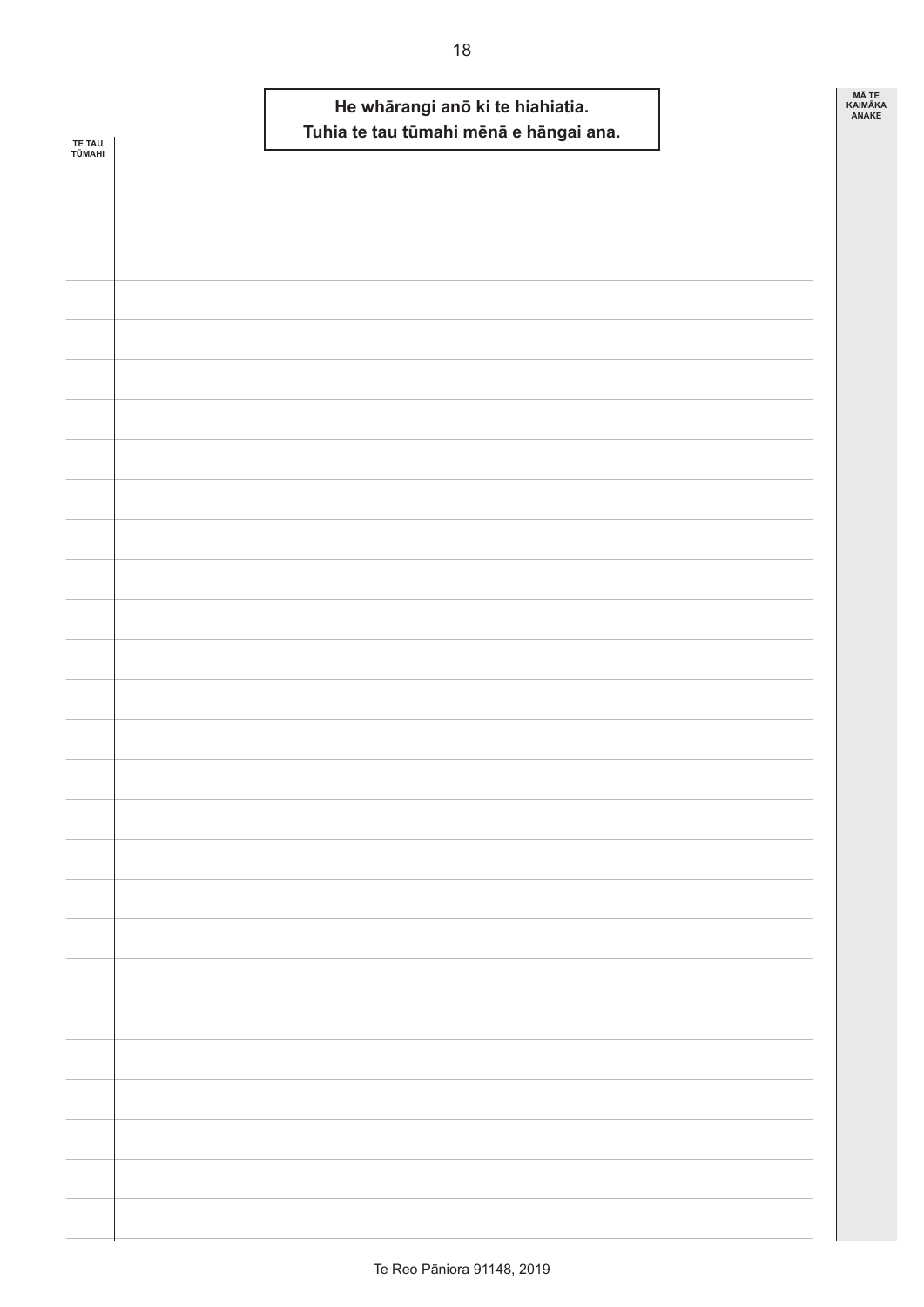|                            |  | Extra space if required. |                                             |  | ASSESSOR'S<br><b>USE ONLY</b> |
|----------------------------|--|--------------------------|---------------------------------------------|--|-------------------------------|
| <b>QUESTION<br/>NUMBER</b> |  |                          | Write the question number(s) if applicable. |  |                               |
|                            |  |                          |                                             |  |                               |
|                            |  |                          |                                             |  |                               |
|                            |  |                          |                                             |  |                               |
|                            |  |                          |                                             |  |                               |
|                            |  |                          |                                             |  |                               |
|                            |  |                          |                                             |  |                               |
|                            |  |                          |                                             |  |                               |
|                            |  |                          |                                             |  |                               |
|                            |  |                          |                                             |  |                               |
|                            |  |                          |                                             |  |                               |
|                            |  |                          |                                             |  |                               |
|                            |  |                          |                                             |  |                               |
|                            |  |                          |                                             |  |                               |
|                            |  |                          |                                             |  |                               |
|                            |  |                          |                                             |  |                               |
|                            |  |                          |                                             |  |                               |
|                            |  |                          |                                             |  |                               |
|                            |  |                          |                                             |  |                               |
|                            |  |                          |                                             |  |                               |
|                            |  |                          |                                             |  |                               |
|                            |  |                          |                                             |  |                               |
|                            |  |                          |                                             |  |                               |
|                            |  |                          |                                             |  |                               |
|                            |  |                          |                                             |  |                               |
|                            |  |                          |                                             |  |                               |
|                            |  |                          |                                             |  |                               |
|                            |  |                          |                                             |  |                               |
|                            |  |                          |                                             |  |                               |
|                            |  |                          |                                             |  |                               |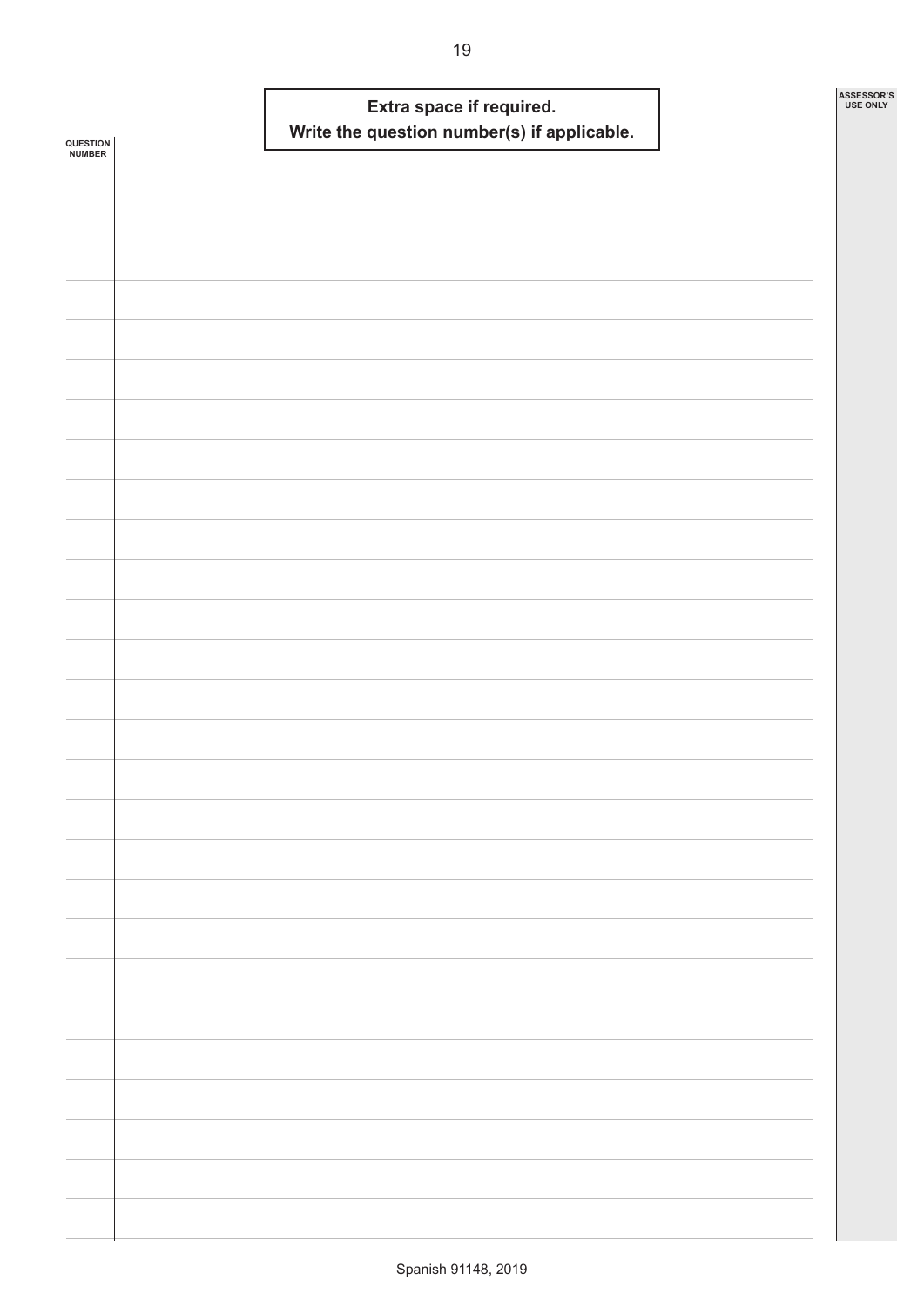| TE TAU<br>TÜMAHI | He whārangi anō ki te hiahiatia.<br>Tuhia te tau tūmahi mēnā e hāngai ana. | <b>MÄTE</b><br>KAIMĀKA<br>ANAKE |
|------------------|----------------------------------------------------------------------------|---------------------------------|
|                  |                                                                            |                                 |
|                  |                                                                            |                                 |
|                  |                                                                            |                                 |
|                  |                                                                            |                                 |
|                  |                                                                            |                                 |
|                  |                                                                            |                                 |
|                  |                                                                            |                                 |
|                  |                                                                            |                                 |
|                  |                                                                            |                                 |
|                  |                                                                            |                                 |
|                  |                                                                            |                                 |
|                  |                                                                            |                                 |
|                  |                                                                            |                                 |
|                  |                                                                            |                                 |
|                  |                                                                            |                                 |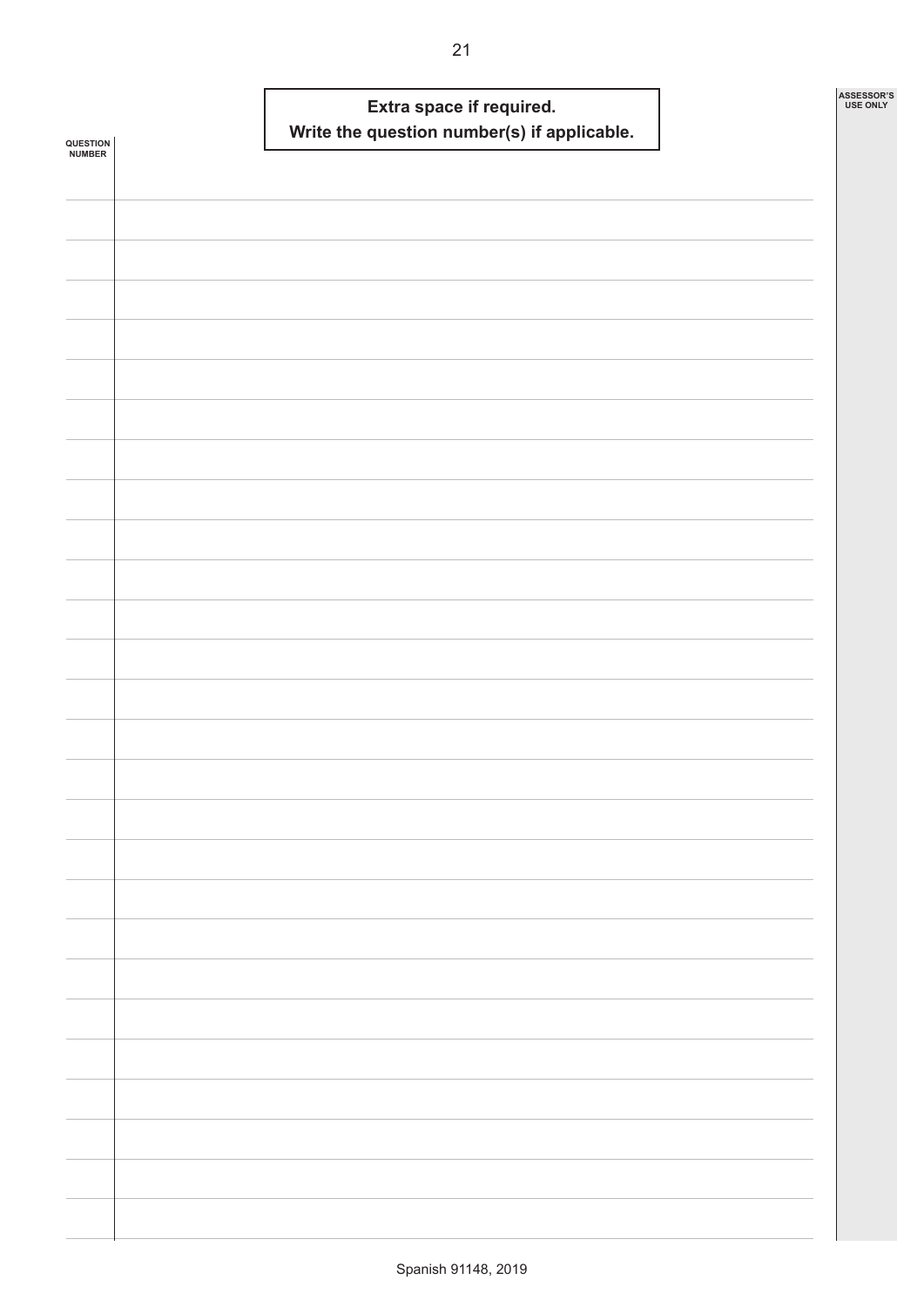| TE TAU<br>TÜMAHI | He whārangi anō ki te hiahiatia.<br>Tuhia te tau tūmahi mēnā e hāngai ana. | MÃ TE<br>KAIMĀKA<br>ANAKE |
|------------------|----------------------------------------------------------------------------|---------------------------|
|                  |                                                                            |                           |
|                  |                                                                            |                           |
|                  |                                                                            |                           |
|                  |                                                                            |                           |
|                  |                                                                            |                           |
|                  |                                                                            |                           |
|                  |                                                                            |                           |
|                  |                                                                            |                           |
|                  |                                                                            |                           |
|                  |                                                                            |                           |
|                  |                                                                            |                           |
|                  |                                                                            |                           |
|                  |                                                                            |                           |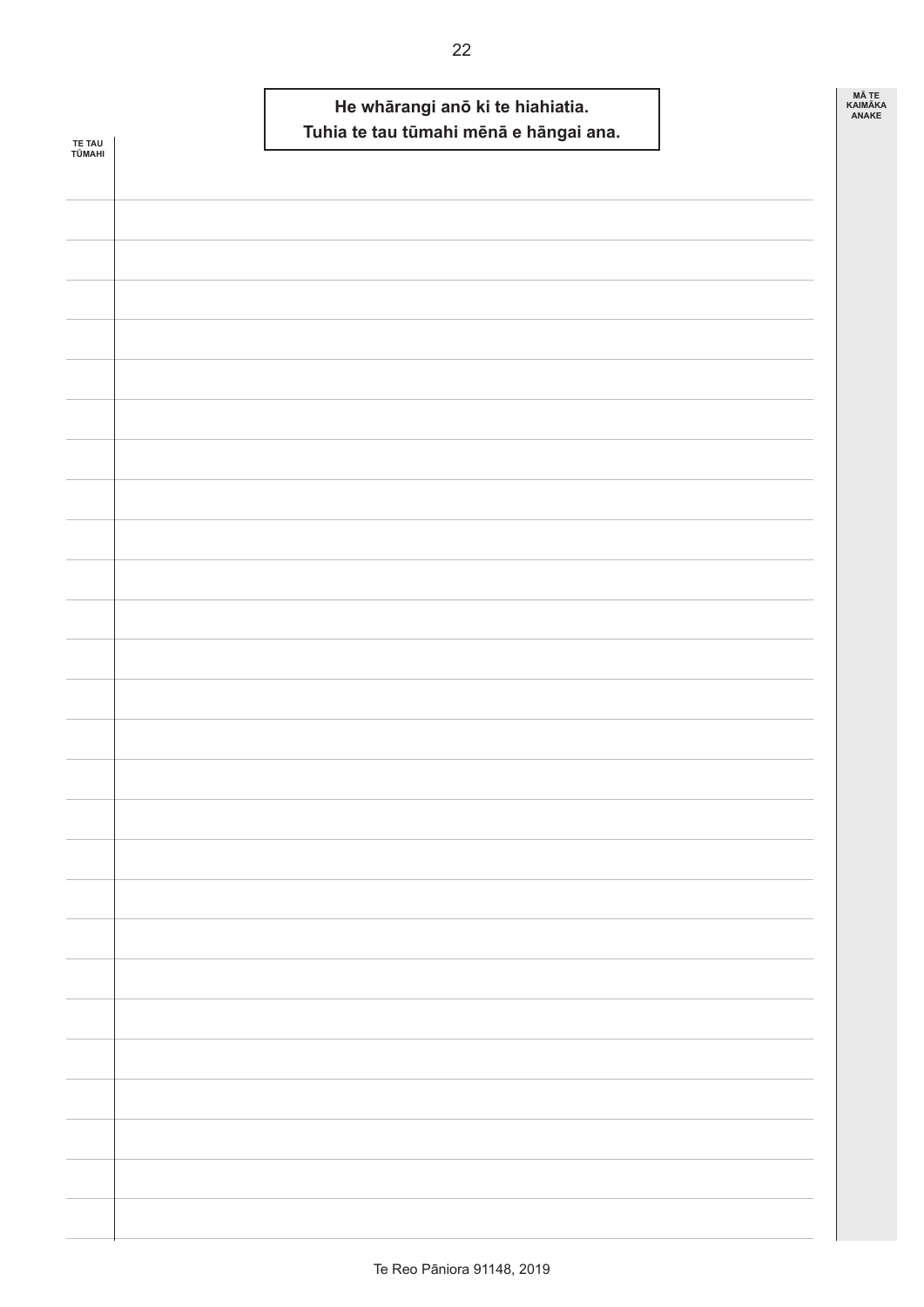|                            |  | Extra space if required.                    |  | ASSESSOR'S<br><b>USE ONLY</b> |
|----------------------------|--|---------------------------------------------|--|-------------------------------|
| <b>QUESTION<br/>NUMBER</b> |  | Write the question number(s) if applicable. |  |                               |
|                            |  |                                             |  |                               |
|                            |  |                                             |  |                               |
|                            |  |                                             |  |                               |
|                            |  |                                             |  |                               |
|                            |  |                                             |  |                               |
|                            |  |                                             |  |                               |
|                            |  |                                             |  |                               |
|                            |  |                                             |  |                               |
|                            |  |                                             |  |                               |
|                            |  |                                             |  |                               |
|                            |  |                                             |  |                               |
|                            |  |                                             |  |                               |
|                            |  |                                             |  |                               |
|                            |  |                                             |  |                               |
|                            |  |                                             |  |                               |
|                            |  |                                             |  |                               |
|                            |  |                                             |  |                               |
|                            |  |                                             |  |                               |
|                            |  |                                             |  |                               |
|                            |  |                                             |  |                               |
|                            |  |                                             |  |                               |
|                            |  |                                             |  |                               |
|                            |  |                                             |  |                               |